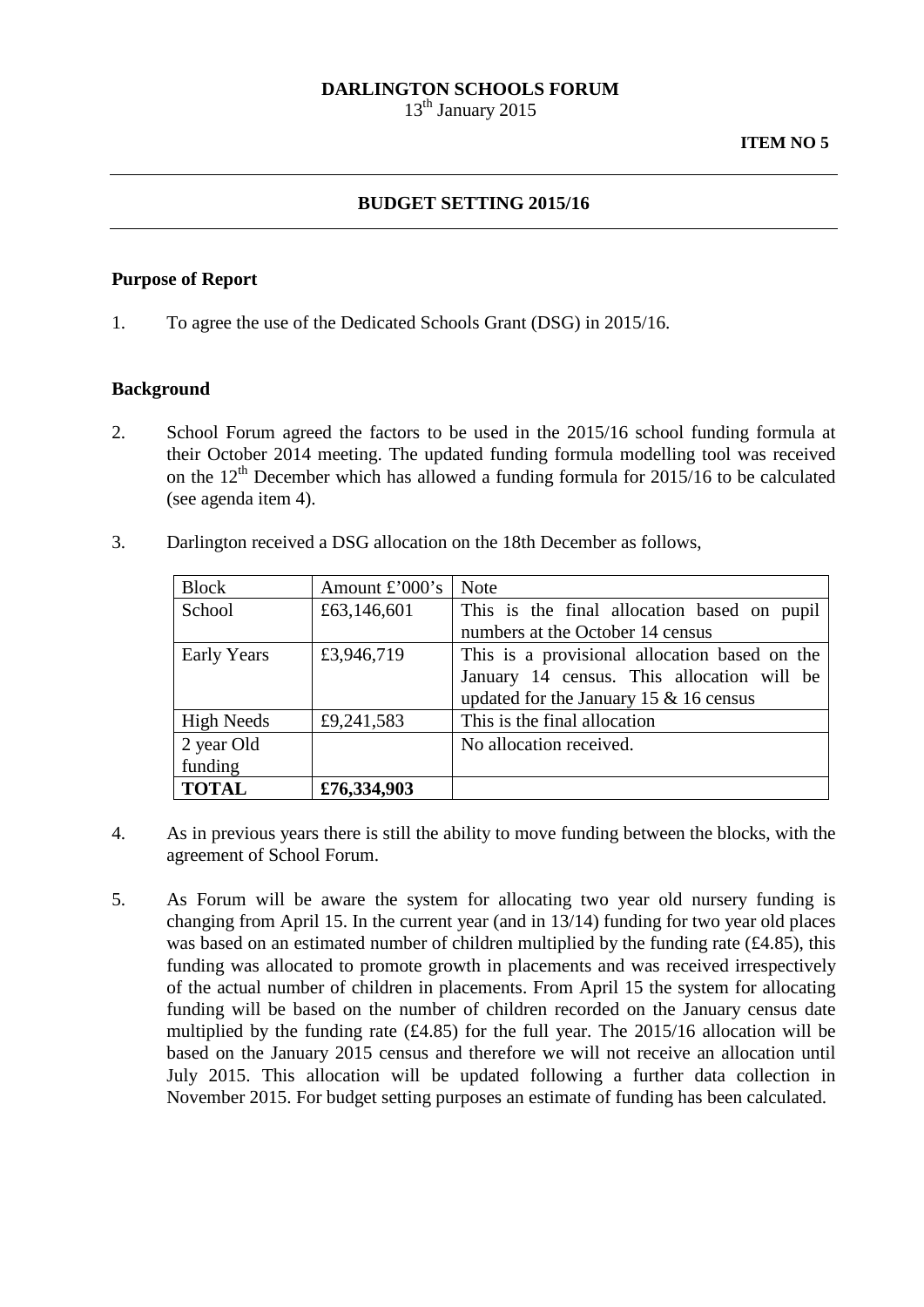### **Budgets for 2015/16**

- 6. Attached at appendix 1 are the proposed budgets for 2015/16. The following paragraphs highlight the main changes to the budgets from those agreed in 2014/15
- 7. School Budget shares, the overall figure for schools budgets has increased by approximately £4.4 million. This takes account of non recoupment academies being included in Darlington's funding formula and the distribution of £963,359 of 2013/14 underspend as previously agreed by Forum. Further details of how the formula has been calculated are included in agenda item 4.
- 8. School Nurseries, all budgets for early years nursery provision are included within the 2 year old and 3&4 year old nursery funding lines.
- 9. Individual Learning Support. This budget is required to pay top up funding for children in mainstream schools that are assessed after the start of the financial year. (Children that are already assessed prior to the start of the year are included within the individually assigned resource budget, IAR, see below). Although the overall spend on top ups has increased (see IAR below), the in year payments has underspent in the previous two years, hence the budget has been reduced to reflect this.
- 10. HTLA Funding, funding for HTLA's in secondary schools was subsumed into the funding formula in 2013/14 when the EFA changed the criteria for local funding formula's. As St Aidan's is a non recoupment academy, that schools budget share was not included in the Darlington funding formula and hence a separate payment was made to this school. As from April 2015 St Aidan's is included in the Darlington funding formula and therefore there is no need to account for this budget separately.
- 11. Voluntary/Trust admissions. School Forum agreed at their June 14 meeting to keep the budget for voluntary/trust schools admissions at £20,000. This budget had previously been reduced to £5,000 in line with a change in qualification criteria.
- 12. School Transport. Forum agreed a number of years ago to allocate £140,000 annually towards school transport. The budget in 15/16 is less than that shown in 14/15 as the 14/15 figure includes a brought forward amount.
- 13. Pupil Growth Fund, this budget has increased by £14,726 based on the number of additional places expected to be funded during 2015/16. Please see agenda item 4 for full details of the operation of the growth fund.
- 14. Low Incidence Needs. This service has an increased budget of £25,000 on the original 2014/15 allocation. Forum agreed at their October 14 meeting to increase the funding available to this service in line with the demand/capacity requirements.
- 15. Pupil Referral Unit. Guidance states that from September 2015, the place element of funding to pupil referral units should increase form £8,000 annually per pupil to £10,000 to bring the funding in line with special schools. The funding required to operate the pupil referral unit for 2015/16 is estimated at the same value as in 2014/15, hence as the place funding has increase by  $£2,000$  the top up can be decreased by  $£2,000$  per pupil to keep the overall budget at the same value.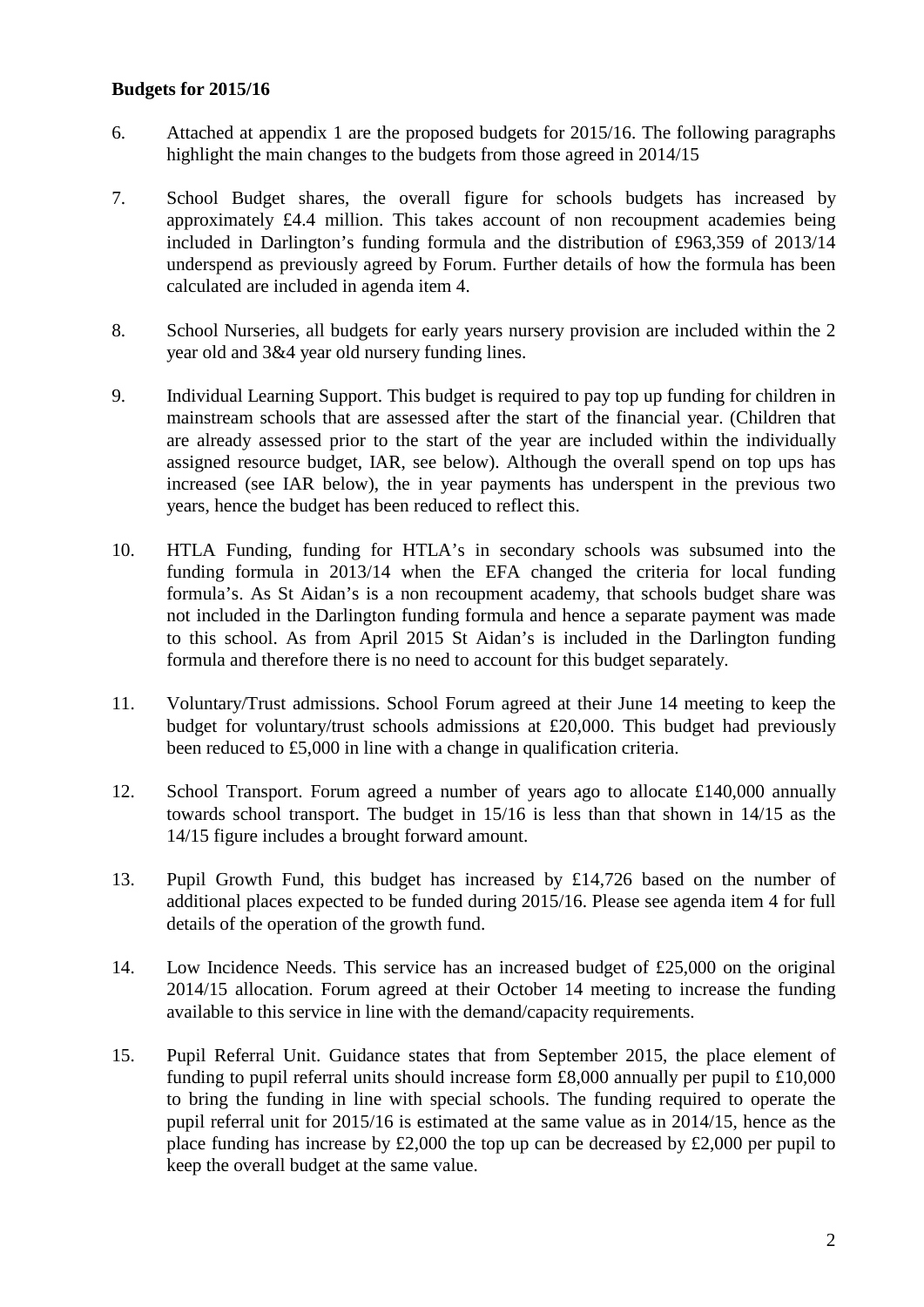- 16. Specialist Placements at Beaumont Hill, the number of places commissioned across pre and post 16 has increased from 235 at the beginning of 14/15 (this figure increased during the year) to an estimated 254 places, in line with the number of children requiring a place at the school. As the number of places has increased then the budget for place funding and top ups has increased to cover the cost of these placements.
- 17. Post 16 placements. The budget required here has reduced by £150,000 in line with the latest estimated cost of supporting the learners. Post 16 places are funded based on their actual cost and through contracting arrangements savings have been made in the current year which continue into future years. It should be noted that the estimated cost here is based on the learners currently known, if additional learners come into the system or placements change, then the budget will be subject to fluctuation.
- 18. High Needs Contingency, budget was allocated in 14/15 as a contingency for high needs pressures. Funding for this came from an additional allocation that was given to Darlington as an increase in the DSG grant. The high needs allocation for 2015/16 has been increased to include this funding (and some additional funding), however due to increased spend on high needs all the DSG allocation for 15/16 has all been allocated to budget lines, therefore at this stage there is no contingency for 2015/16
- 19. Home & Hospital, the budget allocated to this service has decreased by approximately £12,000. However the 2014/15 budget figure included carry forward budget from 2013/14, hence the budget for 15/16 has remained at a similar level.
- 20. SEN out of Borough placements. As in the current year these placements are still outside of the "place plus" system in 2015/16. The increase in budget requirement is based on the current placements that will continue into 2015/16. In the current year the budget is estimated to be overspent by approximately £250,000, which continues into 15/16, hence the increase in budget requirement. Again the actual expenditure against this budget will be subject to fluctuation if placements change between now and the end of March 2016.
- 21. Nursery funding (3&4 year old). This budget line shows the whole budget available for both school and PVI settings. This budget includes the full 2015/16 allocation as well as carry forward from 2013/14. Agenda item 6 details how this allocation is to be used. Forum should note that early year's allocations are subject to change during the financial year dependent on the January 2015 & January 2016 census, therefore the budget requirement may change if the number of children or the resources received change form that estimated.
- 22. 2 Year old funding. This budget is based on an estimated number of places that will be funded during 2015/16. Actual costs will be dependent on the actual number of children in 2 year old placements during 2015/16. As Forum will be aware from April 2015 funding for two year old places will be based on actual numbers of children at the census date (as is the case for 3&4 year old placements) rather than a fixed grant as in 2014/15. The budget allocated here includes the 2015/16 allocation and carry forward from 14/15 in order to fund the estimated number of places. Forum should note that the funding received from the EFA for 2015/16 is 13 pence per hour (per pupil) less than what is paid to the providers. This difference in the payment rate is only able to be funded in 15/16 due to carry forward underspend.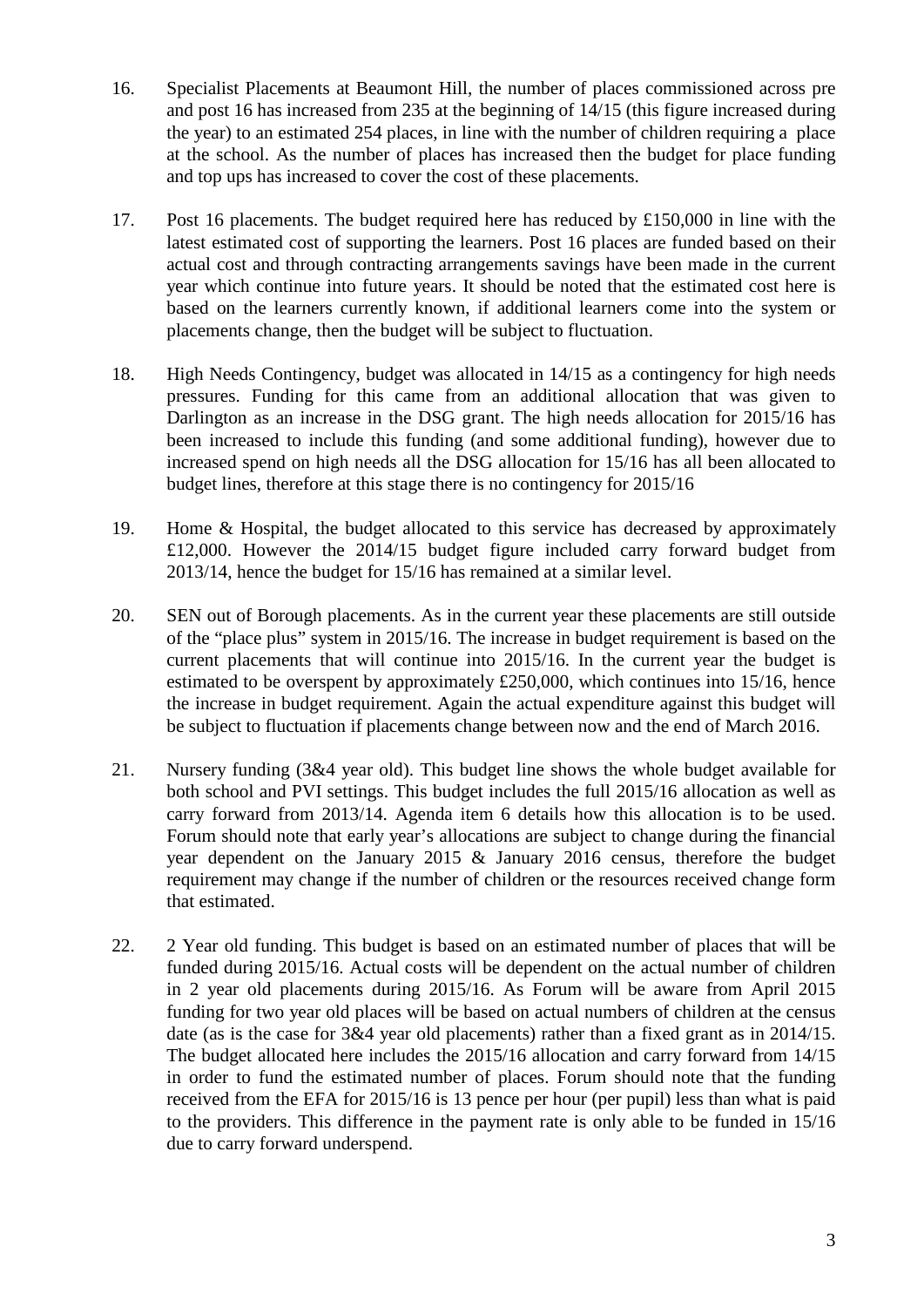- 23. Individually Assigned Resources. This budget is for additional top ups for children assessed with additional needs over the banding levels included within the schools notional budget. As agreed by Forum the current transitional arrangement will continue in 2015/16 in that the budget will continue to operate as it does in the current year. Therefore this budget will fund children assessed over a band  $6$  (£13,506) in primary schools, whilst secondary schools will not access this funding as they have the budget fully delegated. Funding for children assessed with additional needs between the EFA set £6,000 and the Darlington delegated funding (i.e. £13,506 primary and all secondary) has been removed from school budget shares and will continue to be repaid as one lump sum figure at the same value as that extracted from the school budget share, irrespective of the number of children falling in each school within bands 3 to 6. The budget set here is based on the children already assessed with additional needs for the financial year 15/16.
- 24. Private Finance Initiative. Budget allocated to this line has decreased in line with the estimated cost of the scheme in 2015/16.

## **Carry forward funded budgets**

- 25. School Forum Commissioning post, this post is funded by underspend brought forward from 2013/14 in the current year. It is proposed to continue funding this post in 2015/16 again using underspend brought forward from 2014/15 as currently there is insufficient funding within the annual allocation to absorb this budget into the mainstream funding.
- 26. LAPP budgets. Forum agreed to allocate budgets of £25,000 to the three locality areas in 14/15, which was funded from 2013/14 underspend. At the time of writing the current year allocations are expected to not be fully spent at the end of the year therefore there will be underspend again to carry forward. It is therefore proposed that this underspend is carried forward to create an allocation for each LAPP area in 2015/16. It is proposed that the budgets are reset to  $£25,000$  for each area as is the case in the current year. These budgets will be again funded in 2015/16 from underspend brought forward from 2014/15 as currently there is insufficient funding within the annual allocation to absorb these budgets into the mainstream funding.
- 27. In 2014/15 £500,000 of underspend was allocated to 2 year old capital, to increase the number of places available within Darlington. This funding was to be spent by the  $31<sup>st</sup>$ March 2015 and at the time of writing is expected to be fully spent. As all current capital requirements are in progress within the 14/15 budget, no budget is required for 2015/16.
- 28. At the end of 2013/14 £963,359 of underspend was brought forward for distribution to schools. As this could not be distributed until the 2015/16 school funding formula this budget was held in reserve during 2014/15. This funding has been added to the school funding formula and appears within the school budget share budget line.

## **Place Plus Funded High Needs Places**

29. All of the budgets that have been calculated for top ups in 2015/16 have been based on the current year top up rates. As the funding of high needs placements/top ups has been growing, there are significant pressures within the high needs budget areas. It is therefore proposed that are no increases in top up rates in 2015/16, but correspondingly there are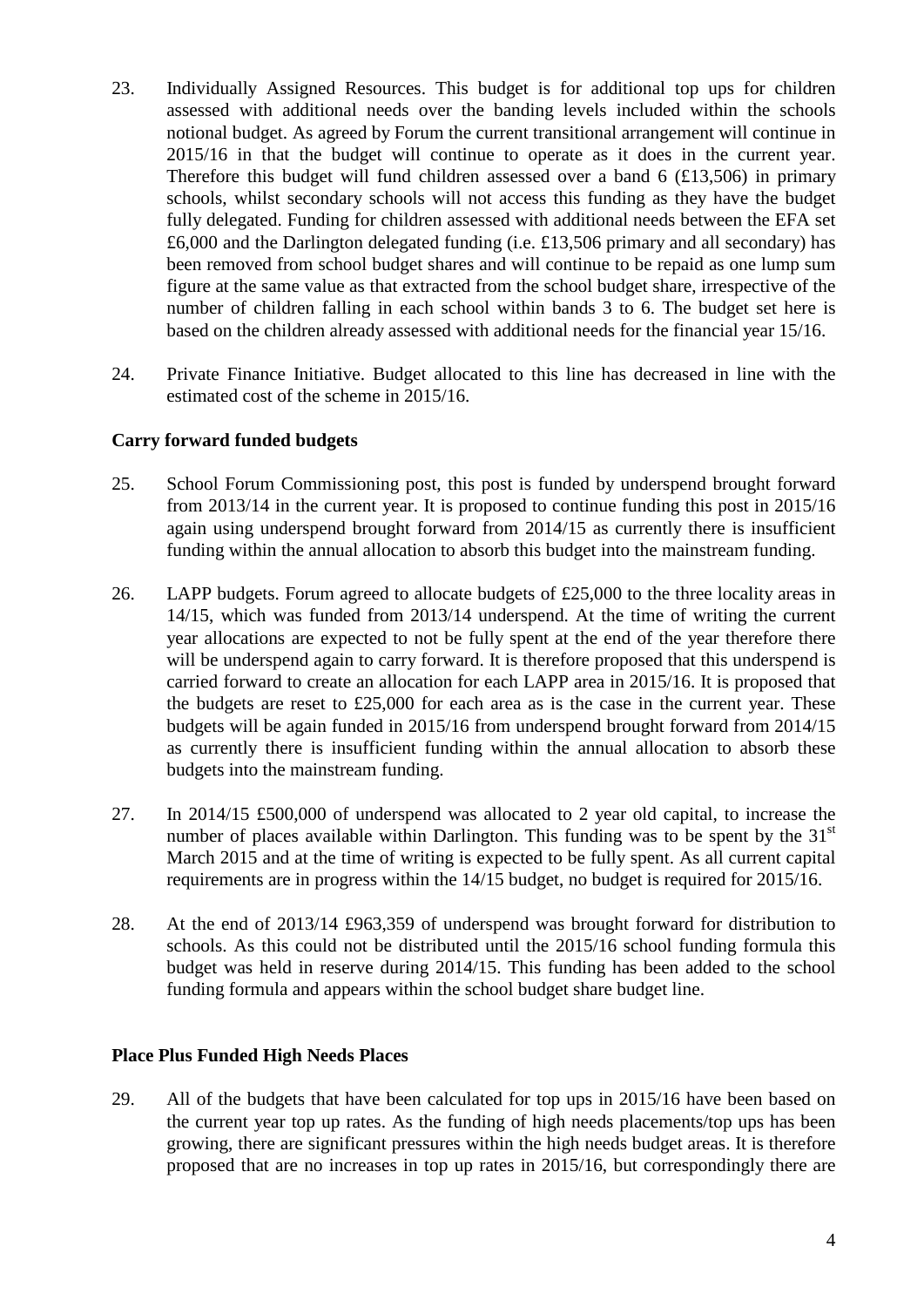no proposals to decrease top up rates and therefore top up rates will remain at the same level as in the current year.

30. The rates for place funding are set by the EFA and remain at the 2014/15 values, with the exception of the PRU. As detailed in paragraph 15 the EFA have increased the place allocation to £10,000 (from £8000) in order that all place funding elements are the same. In order to keep the PRU funding at the same overall level the top up rate for the Rise Carr has decreased by £2,000. The following table details the 2015/16 rates

| Establishment                                        | Top Up     | <b>Full Cost</b> |
|------------------------------------------------------|------------|------------------|
|                                                      |            | (i.e.            |
|                                                      |            | Including        |
|                                                      |            | place            |
|                                                      |            | funding)         |
| Rise Carr College (from September 2015)*             | £10,513.93 | £20,513.93       |
| Beaumont Hill Academy – Band A                       | £3,209.91  | £13,209.91       |
| Beaumont Hill Academy - Band B                       | £7,967.89  | £17,967.89       |
| Beaumont Hill Academy – Band C                       | £12,128.92 | £22,128.92       |
| Beaumont Hill Academy - Band D                       | £15,453.68 | £25,453.68       |
| <b>Marchbank Free School</b>                         | £12,000.00 | £22,000.00       |
| Speech & Language – Northwood Resource Base          | £1,905.49  | £11,905.49       |
| Complex learning Disability - Heathfield Resource    | £1,401.49  | £11,401.49       |
| Base                                                 |            |                  |
| & Communications Difficulties<br>Social<br>$-$ Mount | £4,767.93  | £14,767.93       |
| <b>Pleasant Resource Base</b>                        |            |                  |
| Social & Communications Difficulties – Hurworth      | £6,992.10  | £16,992.10       |
| <b>School Resource Base</b>                          |            |                  |

\*Rise Carr top up will remain at £12,513.93 for the summer term 15 as the place funding remains at £8,000 for this term.

- 31. The budgets for top ups are based on the rates in the table above multiplied by the number of commissioned places. Where some of the places will be occupied by non Darlington children, the top ups are payable by the host Local Authority, therefore a number of budgets have tops up levels lower than commissioned places to reflect this. The budgets assume that the places will be occupied for the full financial year. Again if there are movements in places, changes in bandings, if places are unoccupied, or places filled by non Darlington children become occupied by Darlington children, there will be fluctuation within the budget.
- 32. There are no proposed changes to the payment system for 2015/16. Local Authority maintained establishments will continue to receive place funding for the full financial year up front, at the start of the summer term. All top ups will be paid termly in advance based on an estimate of places, with any adjustments for actual placements being made in the next terms payment.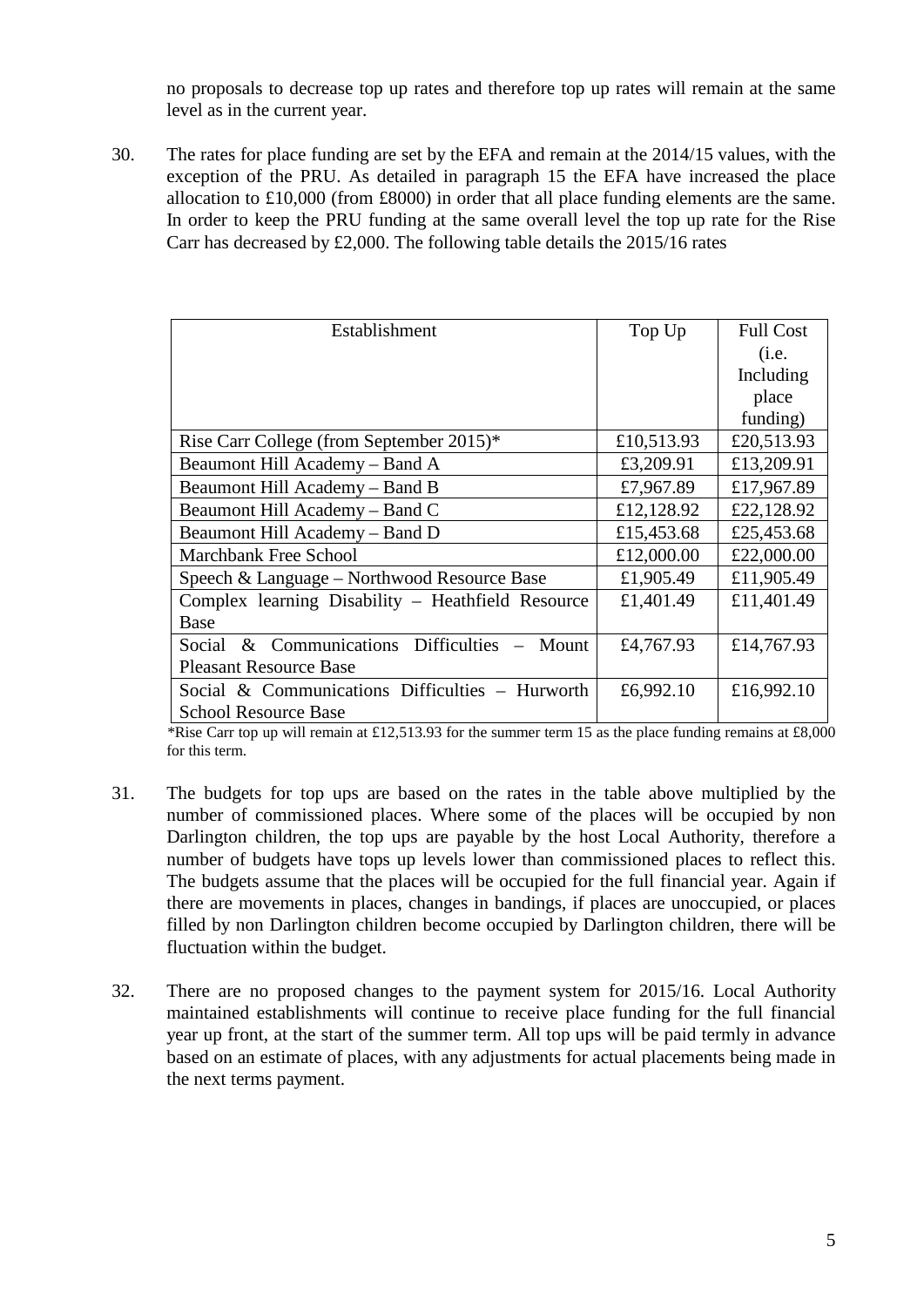### **Resources for 2015/16**

- 33. As in the table at paragraph 3 the DSG allocated to Darlington is allocated in three blocks. It remains the case that funding can be moved between the blocks in order to target resources at the required areas. As in previous years funding has been moved from the schools block to both the early years block and the high needs block in order to create a balanced budget.
- 34. Early years, as in the current year the DSG allocation will be amended throughout the year, following the January census. In the event that funding is reduced, this should be offset by a corresponding reduction in funded places, therefore there should be no pressure on the budget. The budget will however need to be monitored throughout the year to ensure this is the case.
- 35. As in 2014/15 £154,727 has transferred from the schools block to the early years block, to contribute towards the nursery schools budgets.
- 36. The budgeted expenditure for 2015/16 for high needs is £10,945,467 which compares to £9,241,583 of allocated DSG, this means that expenditure is £1,703,884 more than funding.
- 37. However included within the high needs expenditure is £651,960 of budget that was previously part of schools budget share that needed to be transferred to meet the EFA's new £6,000 threshold. Therefore high needs expenditure is really £1,051,924 in excess of the funded allocation.
- 38. As reported to School Forum in October, High Needs expenditure has been increasing in line with additional placements of children into specialist provision and the increase in children requiring top ups within mainstream settings. It was reported in October that in total high needs required a move of £919,157 from the schools block into the high needs block in the current year. In order to protect schools budgets in 2014/15 £158,701 of carry forward has been allocated against the high needs budget, however there is still a requirement to move £893,223 from the schools block to the high needs block.
- 39. As noted in agenda item 4 the cost of the school funding formula can increase by more than the value of additional resources and therefore to keep the funding formula within resource the unit values have had to be changed. If the high needs costs continue to increase and no additional funding is received (as is expected) it will be that case that unit values in both the schools and early years funding formulas will need to be adjusted further in order that an overall balanced budget can be achieved.
- 40. The budgets set produce a balanced budget for 2015/16. However it should be noted that this budget has been balanced by using carry forward and has no contingency within it. It is clear that unless future years DSG grant allocations are increased then it will be difficult to balance the budget without the need for reduction in provision in some budget areas.